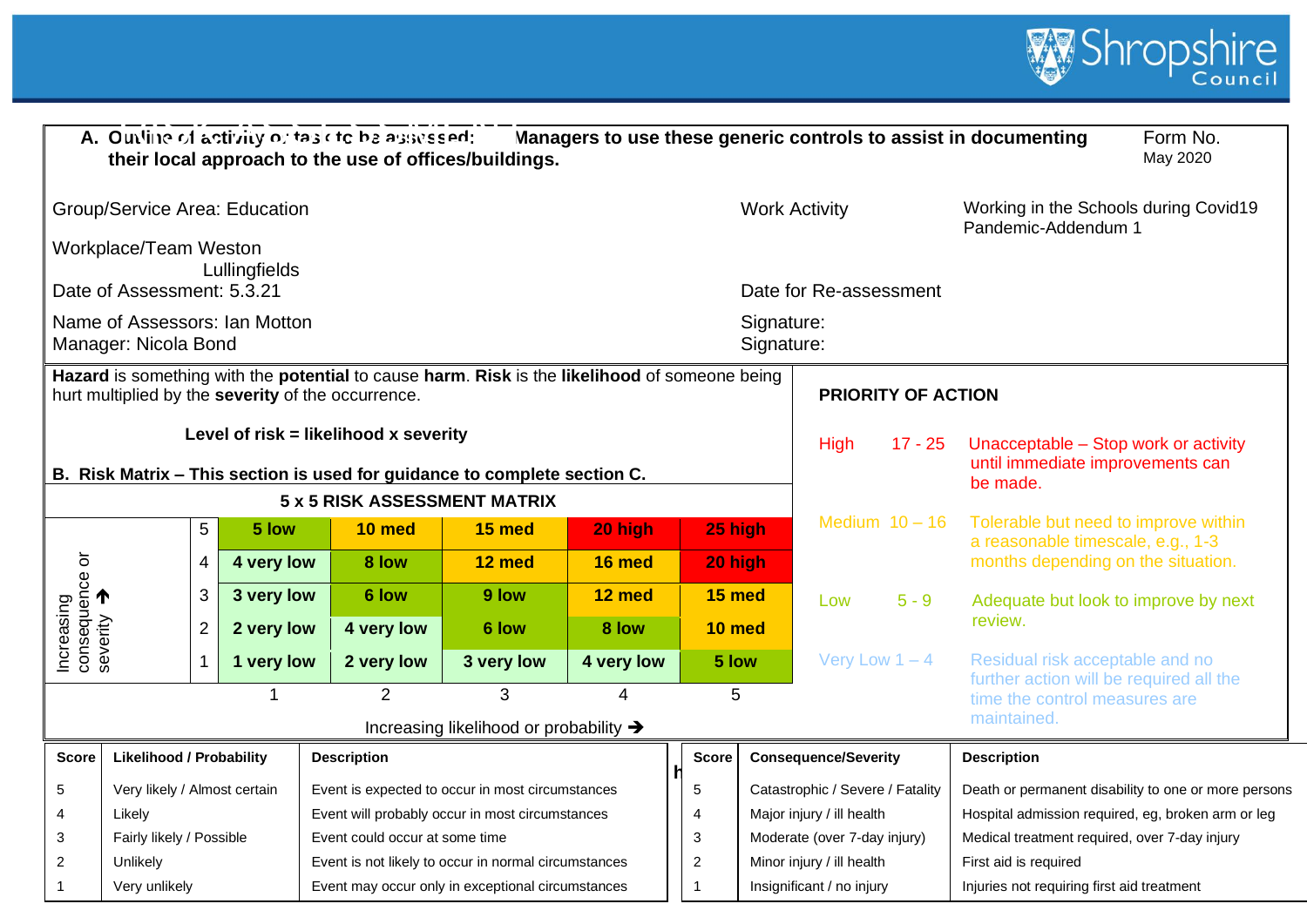| What are the                                                         | Who might be<br>harmed and                                                                    |                                                                                                                                                                                                                                                                                                                                                                                                                                                                                                                                                                                                                                                                                                                                                                                                                                                                                                                                                                                                                                                                                                                                                                                                                                                                                                                                                                                                                                                                                                                                                                                                                                                                                                                                                                                                                                                                                                                                                                                             | <b>Risk</b><br>Level             | What further actions are                                                                                                                                                                                                                                                                                                                                                                                                                                                                                                                                                                                                                                                                                                                                                                                                                                                                                                                                                                                                                                                                                                                                                                                                                                                                                                                                                     | <b>Residual</b><br><b>Risk</b><br>Level | <u>Upuuluu Vurvur 1</u>                             | <b>Action</b>     |
|----------------------------------------------------------------------|-----------------------------------------------------------------------------------------------|---------------------------------------------------------------------------------------------------------------------------------------------------------------------------------------------------------------------------------------------------------------------------------------------------------------------------------------------------------------------------------------------------------------------------------------------------------------------------------------------------------------------------------------------------------------------------------------------------------------------------------------------------------------------------------------------------------------------------------------------------------------------------------------------------------------------------------------------------------------------------------------------------------------------------------------------------------------------------------------------------------------------------------------------------------------------------------------------------------------------------------------------------------------------------------------------------------------------------------------------------------------------------------------------------------------------------------------------------------------------------------------------------------------------------------------------------------------------------------------------------------------------------------------------------------------------------------------------------------------------------------------------------------------------------------------------------------------------------------------------------------------------------------------------------------------------------------------------------------------------------------------------------------------------------------------------------------------------------------------------|----------------------------------|------------------------------------------------------------------------------------------------------------------------------------------------------------------------------------------------------------------------------------------------------------------------------------------------------------------------------------------------------------------------------------------------------------------------------------------------------------------------------------------------------------------------------------------------------------------------------------------------------------------------------------------------------------------------------------------------------------------------------------------------------------------------------------------------------------------------------------------------------------------------------------------------------------------------------------------------------------------------------------------------------------------------------------------------------------------------------------------------------------------------------------------------------------------------------------------------------------------------------------------------------------------------------------------------------------------------------------------------------------------------------|-----------------------------------------|-----------------------------------------------------|-------------------|
| Hazards?                                                             | how the hazard<br>could cause<br>harm                                                         | What are you already doing?<br><b>(Existing Controls)</b>                                                                                                                                                                                                                                                                                                                                                                                                                                                                                                                                                                                                                                                                                                                                                                                                                                                                                                                                                                                                                                                                                                                                                                                                                                                                                                                                                                                                                                                                                                                                                                                                                                                                                                                                                                                                                                                                                                                                   | Low<br><b>Med</b><br>High        | necessary to be introduced now?                                                                                                                                                                                                                                                                                                                                                                                                                                                                                                                                                                                                                                                                                                                                                                                                                                                                                                                                                                                                                                                                                                                                                                                                                                                                                                                                              | Low<br>Med<br>High                      | Who                                                 | When              |
| Catching<br>or spreading<br>Coronvirus-<br>General<br>considerations | staff<br>pupils<br>parents<br>carers<br>visitors<br>contractors<br>Contracting<br>Coronavirus | Ensure suitable levels of staff are maintained at<br>$\bullet$<br>all times<br>Staff who are asymptomatic can remain at work<br>or return to work immediately as long as they<br>remain asymptomatic<br>Asymptomatic testing of staff that have 'opted in'<br>to the process. Testing of these staff twice weekly<br>(Wed/Sun) with results sent to Covid Co-ordinator<br>(I. Motton) between 5-7PM and logged online with<br>NHS. Any positive tests to then trigger<br>contingency plans with regard to closure of<br>bubles, additional PCR test and self isolation.<br>Clean hands more often than usual - risk assess<br>children who may not be able to perform this<br>action separately<br>Face masks to be worn in all communal areas by<br>adults where social distancing between adults is<br>not possible<br>Wash hands both before and after eating food<br>$\bullet$<br>Ensure good respiratory hygiene by promoting<br>$\bullet$<br>the 'catch it, bin it, kill it' approach<br>Clean frequently touched surfaces often using<br>$\bullet$<br>standard products, such as detergents and<br>bleach. Ensure products have a COSHH risk<br>assessment<br>Where practicable keep a reasonable social<br>$\bullet$<br>distance of 2 metres<br>Minimise contact and mixing by altering, as much<br>$\bullet$<br>as possible, the environment (such as classroom<br>layout) and timetables (such as staggered break<br>times)<br>Review of fire safety arrangements including<br>$\bullet$<br>emergency evacuation routes to maintain social<br>distancing where practicable<br>Posters put up around school building and<br>outside about hygiene and distancing<br><b>Pregnant members of Staff</b><br>A separate pregnant members of staff risk assessment<br>should be completed for all these staff.<br>Members of staff that are pregnant fall into the<br>$\bullet$<br>clinically vulnerable group identified by the NHS<br>and schools should endeavour to support staff to | $4 \times 5 = 20$<br><b>HIGH</b> | Parents have been advised of the<br>Test and Trace procedures if their<br>child displays symptoms<br>Proof of negative test result will<br>need to be seen by the school<br>before the child can be readmitted -<br>an emailed screenshot will suffice<br>If a child or staff member shows<br>symptoms in school, isolation<br>procedures followed with pupil in<br>staff room. A fluid-resistant surgical<br>face mask should be worn by the<br>supervising adult if a distance of 2<br>metres cannot be maintained. If<br>contact with the child or young<br>person is necessary, then<br>disposable gloves, a disposable<br>apron and a fluid-resistant surgical<br>face mask should be worn by the<br>supervising adult. All parents /<br>carers for that group informed<br>immediately of suspected case.<br>Deep clean of staff room and any<br>other affected areas<br>Books to be sent home but<br>quarantined for 72 hours when<br>returned to school<br>Pupil marking to take place where<br>possible - books not collected in or<br>taken home to be marked<br>Pupils have own plastic wallets with<br>all personal work and provisions<br>Pupils' coats to be kept on own<br>chairs and lunchboxes / water<br>bottles next to chairs. No other<br>personal items to be brought into<br>school<br>Signpost staff to Shropshire PHE<br>guidance (click to access): | $2 \times 5 = 10$<br><b>MEDIUM</b>      | MН<br>check<br>pupil<br>zones<br>MH / GB<br>monitor | 1.6.20<br>ongoing |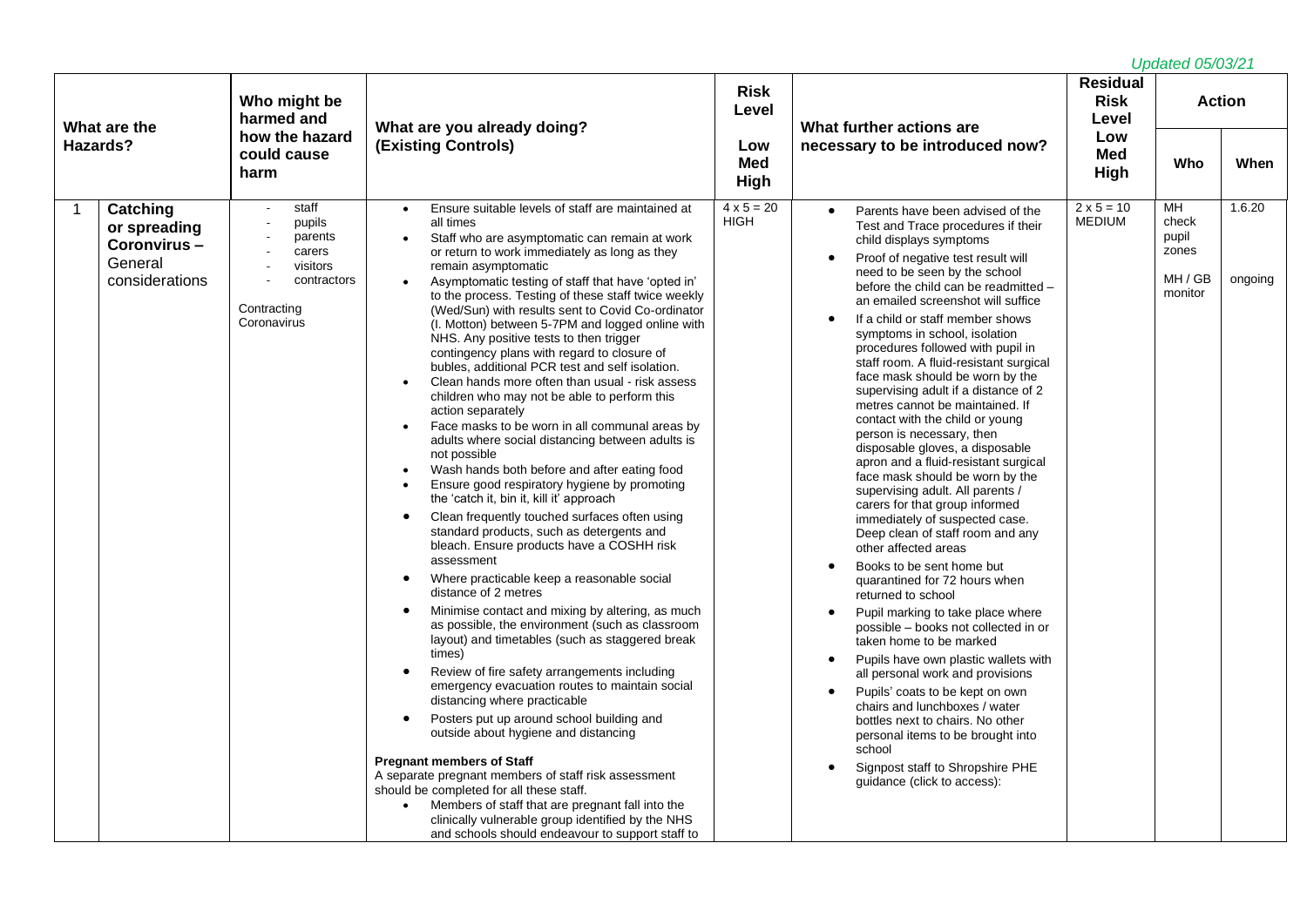|                |                                |                            | work from home. Those who are pregnant are<br>strongly advised to follow the social distancing<br>quidance.<br>However, if pregnant members of staff cannot<br>work from home, they should be offered the<br>safest available on-site roles, staying 2 metres<br>away from others wherever possible. Schools will<br>need to undertake a specific risk assessment for<br>pregnant staff and decide whether or not such<br>staff can safely return to the workplace.<br>The Royal College of Obstetricians &<br>Gynaecologists have produced guidance which |                                  |                                                                     |                                    |                  |         |
|----------------|--------------------------------|----------------------------|------------------------------------------------------------------------------------------------------------------------------------------------------------------------------------------------------------------------------------------------------------------------------------------------------------------------------------------------------------------------------------------------------------------------------------------------------------------------------------------------------------------------------------------------------------|----------------------------------|---------------------------------------------------------------------|------------------------------------|------------------|---------|
|                |                                |                            | includes specific guidance for public facing roles.<br>This advises that pregnant women who can work                                                                                                                                                                                                                                                                                                                                                                                                                                                       |                                  |                                                                     |                                    |                  |         |
|                |                                |                            | from home should do so. If they can't and work in<br>a public-facing role it should be modified                                                                                                                                                                                                                                                                                                                                                                                                                                                            |                                  |                                                                     |                                    |                  |         |
|                |                                |                            | appropriately to minimise exposure. In particular,                                                                                                                                                                                                                                                                                                                                                                                                                                                                                                         |                                  |                                                                     |                                    |                  |         |
|                |                                |                            | it places emphasis on employers undertaking a<br>risk assessment and involving occupational                                                                                                                                                                                                                                                                                                                                                                                                                                                                |                                  |                                                                     |                                    |                  |         |
|                |                                |                            | health, to determine whether women who are                                                                                                                                                                                                                                                                                                                                                                                                                                                                                                                 |                                  |                                                                     |                                    |                  |         |
|                |                                |                            | pregnant can continue working in public facing<br>roles.                                                                                                                                                                                                                                                                                                                                                                                                                                                                                                   |                                  |                                                                     |                                    |                  |         |
|                |                                |                            | The NHS have also provided guidance for                                                                                                                                                                                                                                                                                                                                                                                                                                                                                                                    |                                  |                                                                     |                                    |                  |         |
|                |                                |                            | pregnant women:                                                                                                                                                                                                                                                                                                                                                                                                                                                                                                                                            |                                  |                                                                     |                                    |                  |         |
|                |                                |                            | https://www.nhs.uk/conditions/coronavirus-covid-19/people-<br>at-higher-risk-from-coronavirus/pregnancy-and-coronavirus/                                                                                                                                                                                                                                                                                                                                                                                                                                   |                                  |                                                                     |                                    |                  |         |
|                |                                |                            | and                                                                                                                                                                                                                                                                                                                                                                                                                                                                                                                                                        |                                  |                                                                     |                                    |                  |         |
|                |                                |                            | https://www.nhs.uk/start4life/pregnancy/coronavirus-<br>covid19-advice-during-pregnancy/                                                                                                                                                                                                                                                                                                                                                                                                                                                                   |                                  |                                                                     |                                    |                  |         |
|                |                                |                            |                                                                                                                                                                                                                                                                                                                                                                                                                                                                                                                                                            |                                  |                                                                     |                                    |                  |         |
|                |                                |                            | <b>Vulnerable staff</b><br>Staff who meet shielding or vulnerable health                                                                                                                                                                                                                                                                                                                                                                                                                                                                                   |                                  |                                                                     |                                    |                  |         |
|                |                                |                            | criteria (fro themselves or members of their                                                                                                                                                                                                                                                                                                                                                                                                                                                                                                               |                                  |                                                                     |                                    |                  |         |
|                |                                |                            | family) should identify these to Headteacher if not<br>already noted prior to 1.6.20                                                                                                                                                                                                                                                                                                                                                                                                                                                                       |                                  |                                                                     |                                    |                  |         |
|                |                                |                            | COVID-19: guidance on shielding and protecting people                                                                                                                                                                                                                                                                                                                                                                                                                                                                                                      |                                  |                                                                     |                                    |                  |         |
|                |                                |                            | defined on medical grounds as extremely vulnerable                                                                                                                                                                                                                                                                                                                                                                                                                                                                                                         |                                  |                                                                     |                                    |                  |         |
|                |                                |                            | quidance                                                                                                                                                                                                                                                                                                                                                                                                                                                                                                                                                   |                                  |                                                                     |                                    |                  |         |
| $\overline{2}$ | <b>Reduce mixing</b><br>within | staff<br>pupils            | Individual risk assessments for children and<br>young people who will need additional support to                                                                                                                                                                                                                                                                                                                                                                                                                                                           | $4 \times 5 = 20$<br><b>HIGH</b> | class "bubbles" for pupils with<br>allocated staff                  | $2 \times 5 = 10$<br><b>MEDIUM</b> | MH/GB<br>monitor | Ongoing |
|                | education or                   | parents<br>carers          | follow these measures (JE)<br>Staff welfare -separate breaks and lunchtimes for                                                                                                                                                                                                                                                                                                                                                                                                                                                                            |                                  | AP/LH/DG with Acorns                                                |                                    | on site          |         |
|                | childcare                      |                            | staff with no mixing of staff from different groups                                                                                                                                                                                                                                                                                                                                                                                                                                                                                                        |                                  | GB/JE/IM/JH/NB with Oak<br>Children eat lunches at own tables       |                                    |                  |         |
|                | setting                        |                            | (Oak staff to use the small building on                                                                                                                                                                                                                                                                                                                                                                                                                                                                                                                    |                                  | in classrooms and are instructed not                                |                                    |                  |         |
|                |                                | Contracting<br>Coronavirus | playground, Acorns staff to use break out space<br>outside head's office - maintain appropriate                                                                                                                                                                                                                                                                                                                                                                                                                                                            |                                  | to share food                                                       |                                    |                  |         |
|                |                                |                            | separation if more than one person at a time is                                                                                                                                                                                                                                                                                                                                                                                                                                                                                                            |                                  | Classrooms and other learning<br>٠<br>environmentsset up with space |                                    |                  |         |
|                |                                |                            | using the area)                                                                                                                                                                                                                                                                                                                                                                                                                                                                                                                                            |                                  | between seats and desks where                                       |                                    |                  |         |
|                |                                |                            | No parents / carers permitted on school site<br>$\bullet$<br>Staff use allocated doors for their zones to enter                                                                                                                                                                                                                                                                                                                                                                                                                                            |                                  | possible                                                            |                                    |                  |         |
|                |                                |                            | and leave school building                                                                                                                                                                                                                                                                                                                                                                                                                                                                                                                                  |                                  | Allocated toilets (one pupil at a<br>time):                         |                                    |                  |         |
|                |                                |                            | Staff keep bags/lunch/drinks in own zone (no<br>$\bullet$                                                                                                                                                                                                                                                                                                                                                                                                                                                                                                  |                                  | Staff – staff toilet                                                |                                    |                  |         |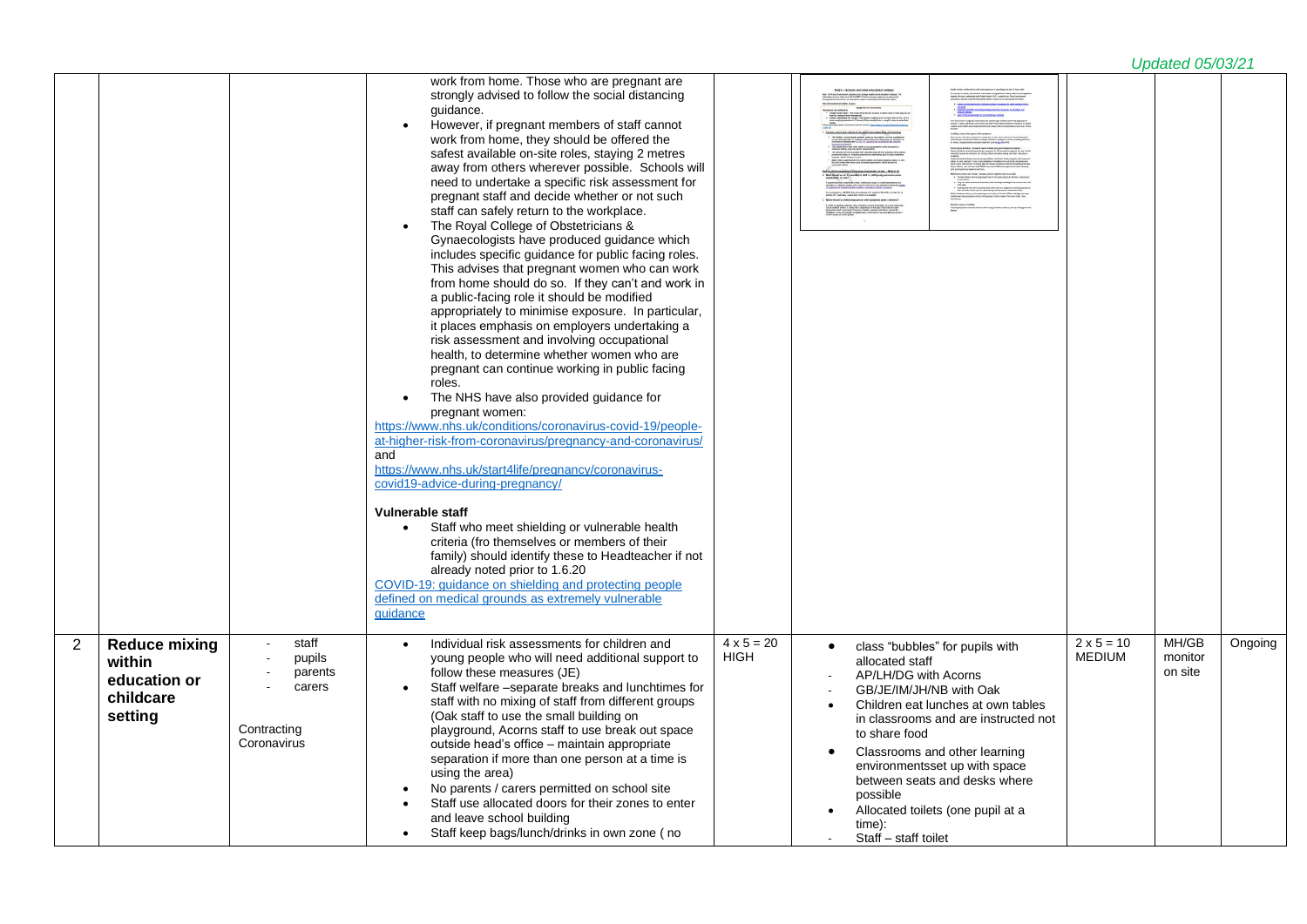|   |                                                                     |                                                                                          | milk provided, kettle available in kitchen must be<br>wiped down after use)<br>If staff do not have direct access route to staff<br>toilet, walk around the outside of the buiding to<br>use reas door. Disinfect toilet before and after use<br>To use photocopier, Acorns have access through<br>their intervention room bubble. Oak staff walk<br>round the outside of the building and enter via the<br>front door (also for collecting and delivering<br>registers if internet access means that paper<br>rather than electronic copies are used)                                                     |                                    | Oak - class tolilet of kitchen<br>Acorns - class tolilet of kitchen<br>IM to use HT office Mon/Tues/Weds<br>only PMD in admin office<br>refresh the timetable:<br>$\bullet$<br>o teachers decide which<br>lessons or activities will be<br>delivered<br>teachers decide which<br>$\circ$<br>lessons or classroom<br>activities could take place<br>outdoors<br>Each bubble stays in their<br>$\circ$<br>own zone, using fire exit<br>doors for direct<br>entrance/exit to zone<br>no assemblies/worship to<br>$\circ$<br>take place<br>break times can take<br>$\circ$<br>place at the same time as<br>both class bubbles have<br>their own designated<br>outdoor space<br>different drop-off and<br>$\circ$<br>collection points for each<br>group |                                    |            |         |
|---|---------------------------------------------------------------------|------------------------------------------------------------------------------------------|------------------------------------------------------------------------------------------------------------------------------------------------------------------------------------------------------------------------------------------------------------------------------------------------------------------------------------------------------------------------------------------------------------------------------------------------------------------------------------------------------------------------------------------------------------------------------------------------------------|------------------------------------|-----------------------------------------------------------------------------------------------------------------------------------------------------------------------------------------------------------------------------------------------------------------------------------------------------------------------------------------------------------------------------------------------------------------------------------------------------------------------------------------------------------------------------------------------------------------------------------------------------------------------------------------------------------------------------------------------------------------------------------------------------|------------------------------------|------------|---------|
| 3 | <b>Managing</b><br>Customers,<br><b>Contractors</b><br>and visitors | staff<br>pupils<br>visitors<br>contractors<br>Contracting<br>Coronavirus                 | <b>Contractors</b><br>Only essential visits to assist the running of the<br>$\bullet$<br>school during the virus and lock down are<br>permitted<br>No visitors or contractors during pupil drop off and<br>$\bullet$<br>pick up times<br>Ensure schedules for essential services and<br>$\bullet$<br>contractor visits are revised to reduce interaction<br>and overlap between people, for example,<br>carrying out services at night.<br>Ensure entrance arrangements allow social<br>distancing and hygiene, for example cleaning<br>sign-in pens between visitors<br>Maintain a record of all visitors | $3 \times 5 = 15$<br><b>MEDIUM</b> | Set up visits via remote connection /<br>working where this is an option.<br>Where site visits are required, site<br>guidance on social distancing and<br>hygiene should be explained to<br>visitors on or before arrival.<br>Limit the number of visitors at any<br>one time.<br>Limit visitor times to a specific time<br>window and restrict access to<br>required visitors only.                                                                                                                                                                                                                                                                                                                                                                | $2 \times 5 = 10$<br><b>MEDIUM</b> | <b>PMD</b> | ongoing |
| 4 | <b>Workplace and</b><br>furniture<br>contamination                  | staff<br>pupils<br>visitors<br>$\mathbf{r}$<br>contractors<br>Contracting<br>Coronavirus | ensure that bins for tissues are emptied<br>$\bullet$<br>throughout the day (new bins have been<br>purchased)<br>soft furnishings and toys for pupil use have been<br>$\bullet$<br>removed<br>deep clean of soft furnishings and carpets 2 x per<br>week and regular spray during the course of each<br>day<br>staff and pupils advised to wear clean clothes<br>$\bullet$<br>every day                                                                                                                                                                                                                    | $3 \times 5 = 15$<br><b>MEDIUM</b> | ensure all bins have liners<br>$\bullet$<br>ensure bins are emptied by liners<br>being tied and removed                                                                                                                                                                                                                                                                                                                                                                                                                                                                                                                                                                                                                                             | $2 \times 5 = 10$<br><b>MEDIUM</b> | AH/PMD     | ongoing |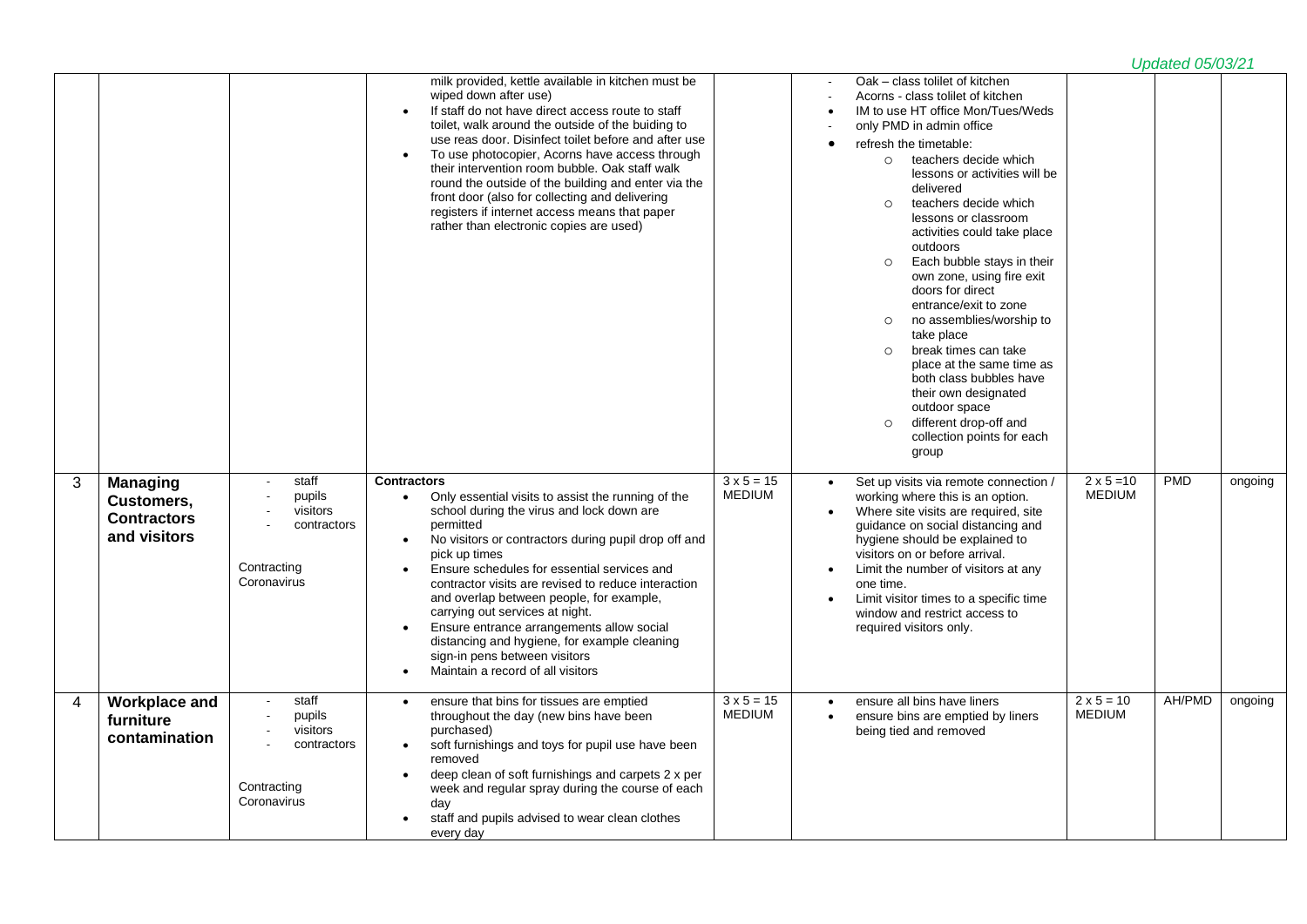| 5 | Use of<br><b>Personal</b><br>protective<br>equipment<br>(PPE) in<br><b>School</b><br>settings<br>against<br>COVID-19 | staff<br>pupils<br>visitors<br>Contracting<br>Coronavirus | Face masks to be worn in all communal areas by<br>adults where social distancing between adults is<br>not possible<br>Children in primary schools do not need to wear a<br>$\bullet$<br>face coverying<br>PPE is only needed in a very small number of<br>$\bullet$<br>cases including:<br>children, young people and students whose care<br>$\bullet$<br>routinely already involves the use of PPE due to<br>their intimate care needs should continue to<br>receive their care in the same way<br>if a child, young person or other learner becomes<br>$\bullet$<br>unwell with symptoms of coronavirus while in their<br>setting and needs direct personal care until they<br>can return home. A fluid-resistant surgical face<br>mask should be worn by the supervising adult if a<br>distance of 2 metres cannot be maintained. If<br>contact with the child or young person is<br>necessary, then disposable gloves, a disposable<br>apron and a fluid-resistant surgical face mask<br>should be worn by the supervising adult. If a risk<br>assessment determines that there is a risk of<br>splashing to the eyes, for example from coughing,<br>spitting, or vomiting, then eye protection should<br>also be worn | $3 \times 5 = 15$<br><b>MEDIUM</b> | staff may wear face coverings if this<br>enables them to manage their own<br>mental health in attending work<br>share PPE guidance poster<br><b>Public Health</b><br>England<br>Guide to donning and doffing standard<br><b>Personal Protective Equipment (PPE)</b><br>for health and social care settings<br>ing or putting on PPE<br>Doffing or taking off PPE<br>Hease refer to the PHE standard PPE video in the COVID-19 guid<br>f you require the PPE for aerosol generating procedures (AGPs) please visit:                                                                                                                                                                                                                                                                                                                                                                                                                                                                                                                                                                                                                                                                                                                                                                                                                                                                                                                                                                                                                                                                                                                                                                                                                                                                               | $2 \times 5 = 10$<br><b>MEDIUM</b> |  |
|---|----------------------------------------------------------------------------------------------------------------------|-----------------------------------------------------------|----------------------------------------------------------------------------------------------------------------------------------------------------------------------------------------------------------------------------------------------------------------------------------------------------------------------------------------------------------------------------------------------------------------------------------------------------------------------------------------------------------------------------------------------------------------------------------------------------------------------------------------------------------------------------------------------------------------------------------------------------------------------------------------------------------------------------------------------------------------------------------------------------------------------------------------------------------------------------------------------------------------------------------------------------------------------------------------------------------------------------------------------------------------------------------------------------------------------------|------------------------------------|--------------------------------------------------------------------------------------------------------------------------------------------------------------------------------------------------------------------------------------------------------------------------------------------------------------------------------------------------------------------------------------------------------------------------------------------------------------------------------------------------------------------------------------------------------------------------------------------------------------------------------------------------------------------------------------------------------------------------------------------------------------------------------------------------------------------------------------------------------------------------------------------------------------------------------------------------------------------------------------------------------------------------------------------------------------------------------------------------------------------------------------------------------------------------------------------------------------------------------------------------------------------------------------------------------------------------------------------------------------------------------------------------------------------------------------------------------------------------------------------------------------------------------------------------------------------------------------------------------------------------------------------------------------------------------------------------------------------------------------------------------------------------------------------------|------------------------------------|--|
| 6 | <b>First Aid</b>                                                                                                     | staff<br>pupils<br>visitors<br>Contracting<br>Coronavirus | In emergencies social distancing should be observed if<br>possible, but this may not always be possible. As a<br>minimum:<br>Review undertaken of the number of first aiders,<br>fire marshals and Evac chair operators required if<br>the building occupancy and use has changed.<br>Additional measures may be required /<br>implemented in view of staff shortages.<br>Ensure First Aiders are aware of the new<br>$\bullet$<br>protocols with regard to Covid19<br>PEEPS (Personal Emergency Evacuation Plan) -<br>$\bullet$<br>may need reviewing for disabled people / people<br>with assistance dogs due to changes in social<br>distancing or evacuation routes.<br>Ensure adequate first aid and associated<br>$\bullet$<br>provision is made at all times<br>Ensure adequate PPE is provided for use of staff<br>$\bullet$<br>in all emergencies including first aid and fire<br>All necessary means of cleaning equipment is<br>$\bullet$<br>provided following any type of emergency<br>In all occasions when CPR is required this will be<br>$\bullet$<br>carried out in accordance with current protocols<br>from the Resuscitation Council<br>Where there is a possible risk of infection all<br>$\bullet$  | $3 \times 5 = 15$<br><b>MEDIUM</b> | Ensure all First Aiders have been<br>$\bullet$<br>updated on current Covid 19<br>protocols - click to view<br>Advice for first aiders - from St John's Ambulance Service<br>As a first aider, in addition to high quality clinical skills, to be effective you need to<br>Be aware of the risks to yourself and others<br>7. Keep yourself safeGive early treatment<br>Keep yourself informed and updated<br>4. Remember your own needs<br>In the current climate with the prevalence of the COVID-19 pandemic, these skills<br>become even more important and here is how you can apply these skills when<br>managing a first aid incident.<br>Our guid:<br>1. Be aveve of the risks to yourself and other<br>When approaching a capualty there is always a risk of cross contamination - especial<br>when you may have to get close to the casualty to assess what is wrong or to check the<br>breathing. It is always important to be aware of the risks of how this cross<br>nation has occurred. According to NHS 111 we do not know exactly how<br>coronavirus sureads from person to person but similar viruses are spread in cough<br>2. Keep yourself safe<br>In line with government advice, make sure you wash your hands or use an alcohol gel<br>before and after treating a casualty also ensure that you don't cough or sneeze over<br>casualty when you are treating the<br>The Resuscitation Council (UK) provides some useful advice of how to keep yourself<br>safe when providing CPR. You can read their full advice on their website here<br>Don't lose sight of other cross contamination that could occur that isn't related to<br><sup>6</sup> Wear gloves or cover hands when dealing with open wounds<br>" Cover cuts and grazes on your hands with waterproof dressi | $2 \times 5 = 10$<br><b>MEDIUM</b> |  |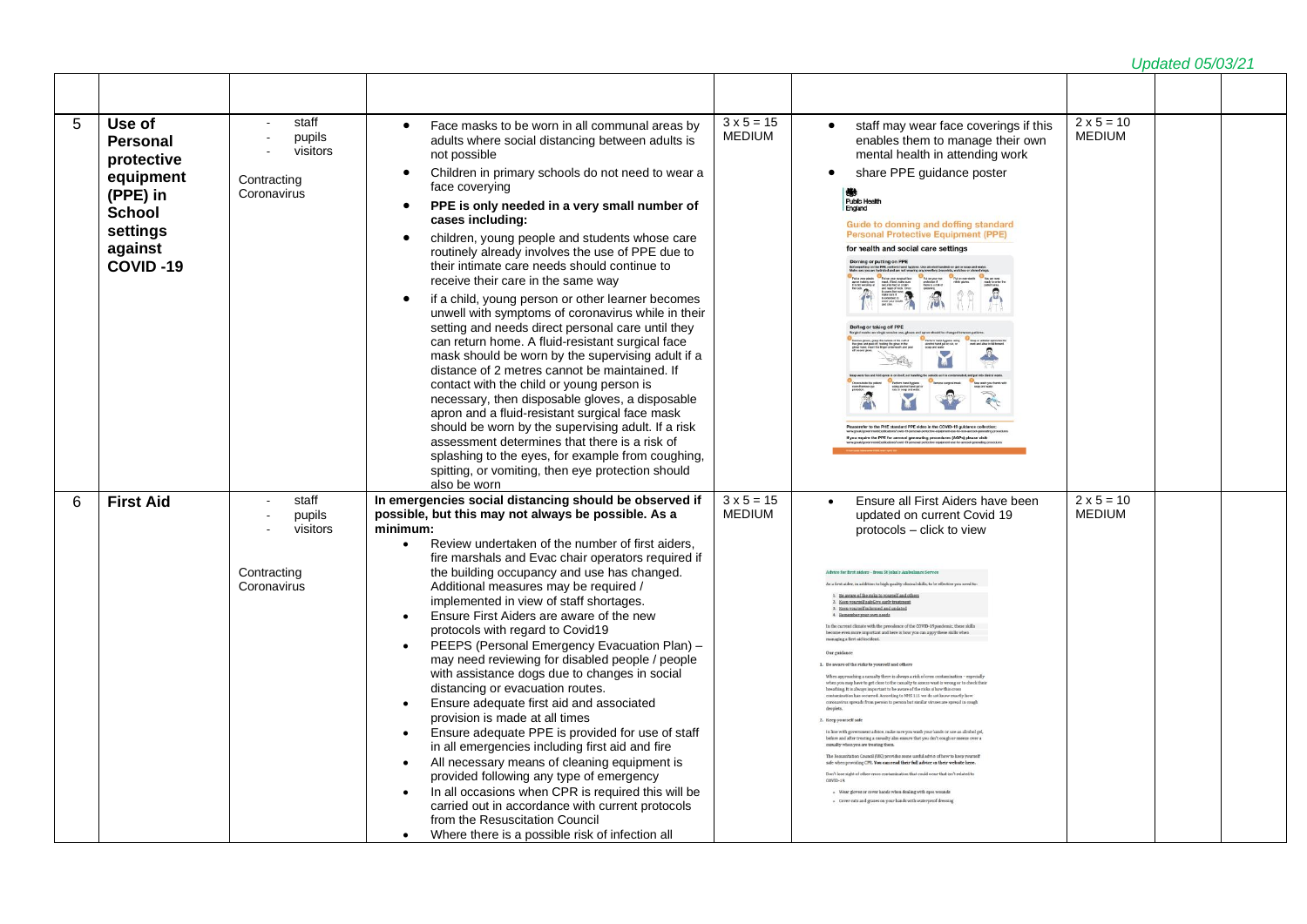|                |                                                                         |                                                                  |                                                                                                                                                                                                                                                                                                                                                                                                                                                                                                                                                                                                                                                                                                                                                                                                                                                                                                            |                                    |                                                                                                                            |                                    | <b>Updated 05/03/21</b> |         |
|----------------|-------------------------------------------------------------------------|------------------------------------------------------------------|------------------------------------------------------------------------------------------------------------------------------------------------------------------------------------------------------------------------------------------------------------------------------------------------------------------------------------------------------------------------------------------------------------------------------------------------------------------------------------------------------------------------------------------------------------------------------------------------------------------------------------------------------------------------------------------------------------------------------------------------------------------------------------------------------------------------------------------------------------------------------------------------------------|------------------------------------|----------------------------------------------------------------------------------------------------------------------------|------------------------------------|-------------------------|---------|
|                |                                                                         |                                                                  | necessary precautions must be followed face,<br>and eye protection and contact with the casualties<br>airway must be avoided. Chest compressions and<br>defibrillations must be applied while waiting for<br>the ambulance and advance lifesaving care<br>For a Paediatric casualty - There is an<br>acceptance that doing rescue breaths will<br>increase the risk of transmitting the COVID-19<br>virus, either to the rescuer or the child/infant.<br>However, this risk is small compared to the risk of<br>taking no action as this will result in certain<br>cardiac arrest and the death of the child. The<br>advice from the Resuscitation Council (UK) is<br>that rescue breaths should be undertaken as<br>ventilations are crucial to the child's chances<br>of survival. Face shields are in the emergency<br>First Aid pack from the LA                                                       |                                    |                                                                                                                            |                                    |                         |         |
| $\overline{7}$ | <b>Emotional</b><br>distress of the<br>staff (including<br>anxiety)     | staff<br>Being impacted by<br>emotional distress<br>and anxiety  | At least one SLT member of staff available every<br>day for staff to share concerns<br>Staff included with the decision making, risk<br>assessments<br>Regular briefings to discuss phased returns and<br>$\bullet$<br>changes to processes. Consultation with staff to<br>address concerns<br>Provision of staff room and garden area where<br>staff can go to rest and relax for break times or<br>between sessions<br>Referrals made to Occupational Health for clarity<br>on circumstances someone in school should be<br>working under if their health is being impacted<br>Where possible work place adaptations are<br>considered to support staff member<br>Mental health, including anxiety is a recognised<br>medical health need and is be treated in the same<br>way as other medical needs by seeking additional<br>information and working with staff member to<br>ensure risks are reduced. | $4 \times 3 = 12$<br><b>MEDIUM</b> | Make details of counselling available<br>to staff e.g. NOSS<br>Share other contacts/sources of<br>information such as MIND | $3 \times 3 = 9$<br>LOW            |                         |         |
| 8              | <b>Emotional</b><br>distress of the<br>pupils<br>(including<br>anxiety) | pupils<br>Being impacted by<br>emotional distress<br>and anxiety | Pupils will be supported by staff with adaptations<br>to provision for individuals if required<br>ELSA trained staff (JE) available to pupils as<br>needed<br>SEN pupils - review assessments to be able to<br>further assist pupils who will not understand the<br>changes if required (N Bond / JE)                                                                                                                                                                                                                                                                                                                                                                                                                                                                                                                                                                                                      | $3 \times 3 = 9$<br>LOW            |                                                                                                                            | $3 \times 3 = 9$<br>LOW            |                         |         |
| 9              | <b>Deliveries and</b><br>transport<br>arrangements                      | staff<br>delivery<br>drivers<br>Contracting                      | Minimise unnecessary contact with staff and<br>$\bullet$<br>delivery staff for example non-contact deliveries<br>where the nature of the product allows for use of<br>electronic pre-booking<br>Order larger quantities of inbound materials less<br>often to reduce deliveries                                                                                                                                                                                                                                                                                                                                                                                                                                                                                                                                                                                                                            | $2 \times 5 = 10$<br><b>MEDIUM</b> |                                                                                                                            | $2 \times 5 = 10$<br><b>MEDIUM</b> | <b>PMD</b>              | Ongoing |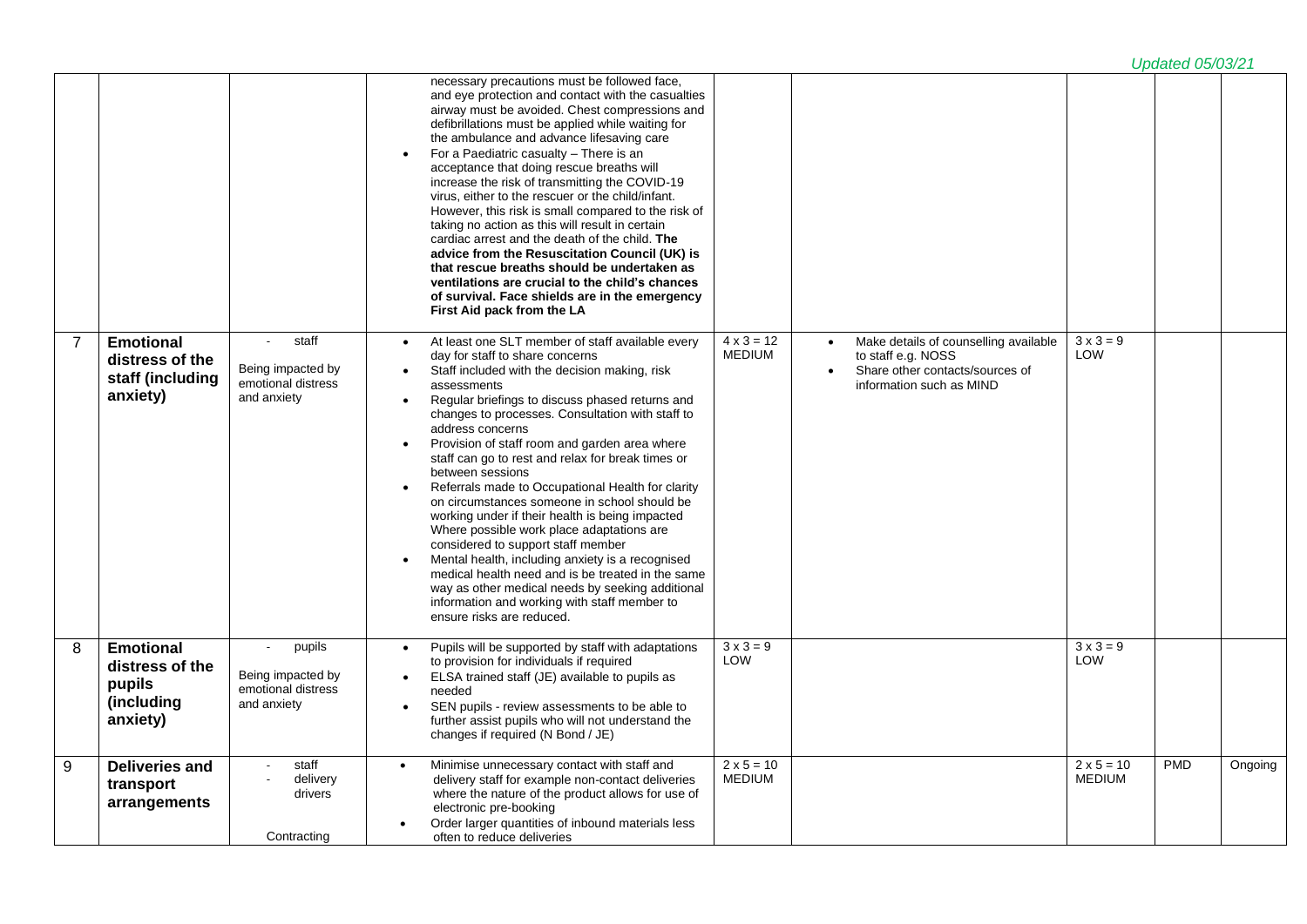|    |                           |                                                                                                                           |                                                                                                                                                                                                                                                                                                                                                                                                                                                                                                                                      |                                    |                                    | <b>Updated 05/03/21</b> |                                   |
|----|---------------------------|---------------------------------------------------------------------------------------------------------------------------|--------------------------------------------------------------------------------------------------------------------------------------------------------------------------------------------------------------------------------------------------------------------------------------------------------------------------------------------------------------------------------------------------------------------------------------------------------------------------------------------------------------------------------------|------------------------------------|------------------------------------|-------------------------|-----------------------------------|
|    |                           | Coronavirus                                                                                                               | Where possible and safe, having single<br>employees load or unload vehicles<br>Where possible, using the same pairs of people<br>for loads where more than one is needed<br>Encourage drivers to stay in their vehicles where<br>this does not compromise their safety and<br>existing safe working practice<br>Nearby supply of hand sanitiser for employees to<br>use handling deliveries when handwashing is not<br>practical                                                                                                     |                                    |                                    |                         |                                   |
| 10 | <b>Building risks</b>     | staff<br>pupils<br>parents<br>carers<br>visitors<br>contractors<br>Injury from<br>inadequately<br>maintained building     | building check undertaken prior to pupils/staff<br>$\bullet$<br>returning<br>any points identified actioned for repair if required<br>$\bullet$                                                                                                                                                                                                                                                                                                                                                                                      | $3 \times 3 = 9$<br>LOW            | $3 \times 3 = 9$<br>LOW            | MH                      | Check<br>complet<br>ed<br>30.5.20 |
| 11 | Fire / evac<br>procedures | staff<br>pupils<br>parents<br>carers<br>visitors<br>contractors<br>Injury from not<br>following fire / evac<br>procedures | fire / evac procedures reviewed<br>$\bullet$<br>all zones have same fire/evac procedures for<br>$\bullet$<br>pupils and staff<br>teaching staff in each zone responsible for<br>leading fire /evac procedures from their area and<br>checking their toilets                                                                                                                                                                                                                                                                          | $3 \times 3 = 9$<br>LOW            | $3 \times 3 = 9$<br>LOW            |                         |                                   |
| 12 | Catering                  | staff<br>pupils<br>$\mathbf{r}$<br>Contracting<br>Coronavirus                                                             | pupils entitled or who have ordered a school<br>$\bullet$<br>packed lunch receive a grab bag delivered from<br>Myddle CE School under delivery protocols above<br>grab bags to be delivered to EYFS garden door or<br>Y6 "porch" door as needed<br>grab bags left outside of classroom door by<br>$\bullet$<br>delivery driver                                                                                                                                                                                                       | $2 \times 5 = 10$<br><b>MEDIUM</b> | $2 \times 5 = 10$<br><b>MEDIUM</b> |                         |                                   |
| 13 | <b>Cleaning</b>           | staff<br>$\sim$<br>pupils<br>Contracting<br>Coronavirus                                                                   | Regular cleaning with disinfectant wipes and<br>$\bullet$<br>spray of all hard surfaces (tables, chairs, door<br>handles) by teachers and teaching staff regularly<br>throughout the day (as agreed at staff meeting)<br>Daily clean by school cleaner to include door<br>handles and light switches and disinfecting of all<br>hard surfaces (chairs, tables, worktops, floors,<br>toilets and washbasins)<br>Cleaner to wear gloves when opening school in<br>the morning<br>Weekly deep clean by external contractor<br>$\bullet$ | $2 \times 5 = 10$<br><b>MEDIUM</b> | $2 \times 5 = 10$<br><b>MEDIUM</b> |                         |                                   |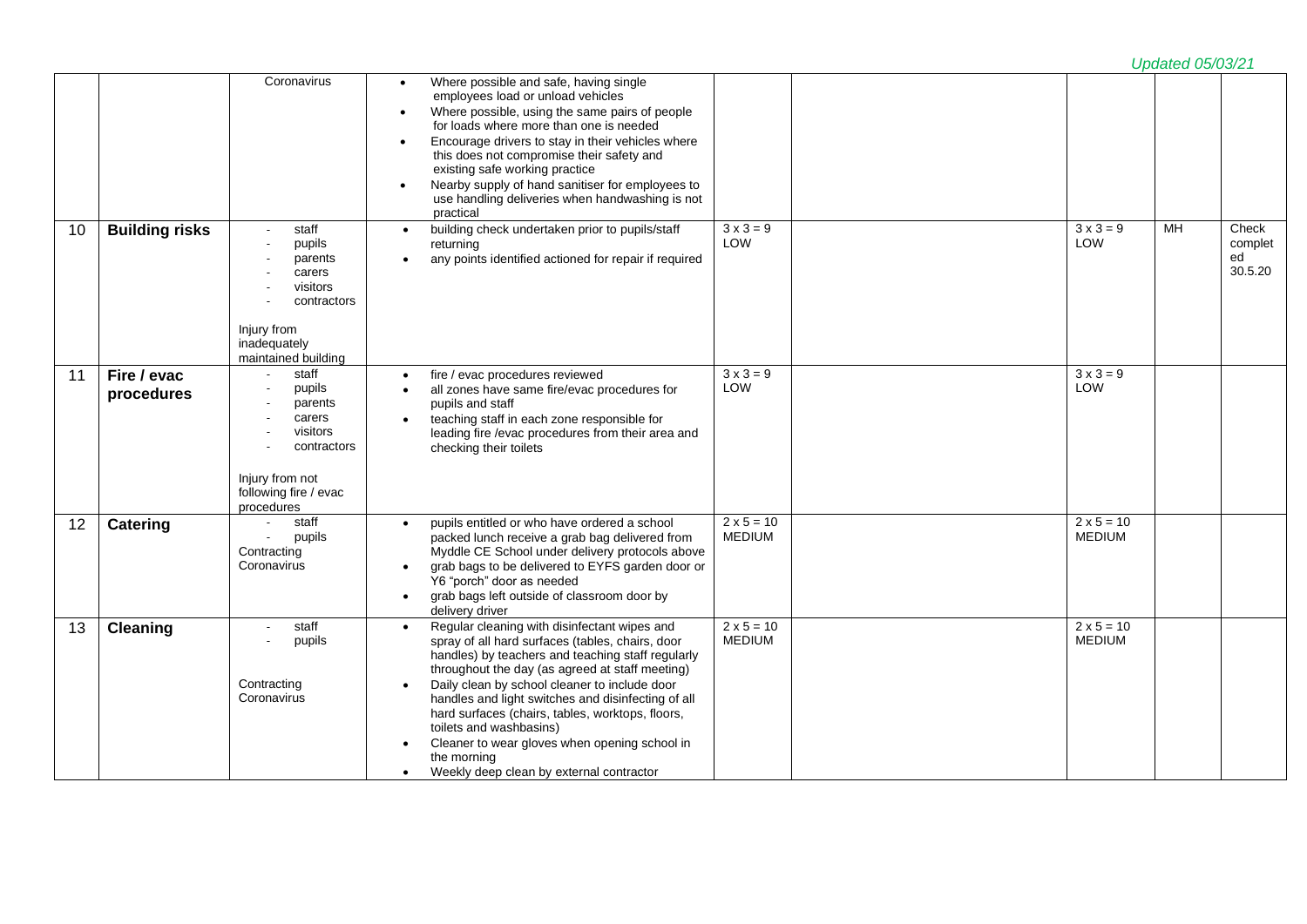## **D. Safe Systems of Work to be outlined below by using the information in Section C once completed:**

- All staff to be given sufficient information\training to be able to work safely and where practicable maintain the 2m distancing protocol.
- Additional measures will be necessary if dealing with shielded and clinically vulnerable children and young people see [COVID-19:](https://www.gov.uk/government/publications/guidance-on-shielding-and-protecting-extremely-vulnerable-persons-from-covid-19)  [guidance on shielding and protecting people defined on medical grounds as extremely vulnerable](https://www.gov.uk/government/publications/guidance-on-shielding-and-protecting-extremely-vulnerable-persons-from-covid-19) for more advice.
- Or clinically vulnerable adults see [Staying at home and away from others \(social distancing\) guidance](https://www.gov.uk/government/publications/staying-alert-and-safe-social-distancing/staying-alert-and-safe-social-distancing#clinically-vulnerable-people)
- Continue monitoring and review risk assessments and other health and safety advice for children, young people and staff in light of recent government advice, identifying protective measures (such as the things listed above)
- Ensure that all health and safety compliance checks e.g. premise, safety and security systems have been undertaken before opening and sufficient staff are available to undertake these tasks See Appendix A for Premise checklist.
- All building equipment is deemed safe to use and has received appropriate checks by competent persons. Including all fire safety related equipment (emergency lights, fire detection equipment, fire extinguishers etc.) passenger lifts, etc.
- Site staff to manage the risk from legionella on site before schools open and then continue the test regimes.
- Lone working in parts of the building is managed use of radios and regular check in etc etc. No higher risk activities e.g. work at height to be undertaken unless necessary.

## **Communication to all parties is essential:**

- tell children, young people, parents, carers or any visitors, such as suppliers, not to enter the education or childcare setting if they are displaying any symptoms of coronavirus (following the [COVID-19: guidance for households with possible coronavirus infection\)](https://www.gov.uk/government/publications/covid-19-stay-at-home-guidance)
- tell parents that if their child needs to be accompanied to the education or childcare setting, only one parent should attend
- tell parents and young people their allocated drop off and collection times and the process for doing so, including protocols for minimising adult to adult contact (for example, which entrance to use)
- make clear to parents that they cannot gather at entrance gates or doors, or enter the site (unless they have a pre-arranged appointment, which should be conducted safely)
- also think about engaging parents and children in education resources such as [e-bug](https://www.e-bug.eu/) and [PHE schools resources](https://campaignresources.phe.gov.uk/schools)
- ensure parents and young people are aware of recommendations on transport to and from education or childcare setting (including avoiding peak times). Read the [Coronavirus \(COVID-19\): safer travel guidance for passengers](https://www.gov.uk/guidance/coronavirus-covid-19-safer-travel-guidance-for-passengers)
- talk to staff about the plans (for example, safety measures, timetable changes and staggered arrival and departure times), including discussing whether training would be helpful
- communicate early with contractors and suppliers that will need to prepare to support your plans for opening for example, cleaning, catering, food supplies, hygiene suppliers
- discuss with cleaning contractors or staff the additional cleaning requirements and agree additional hours to allow for this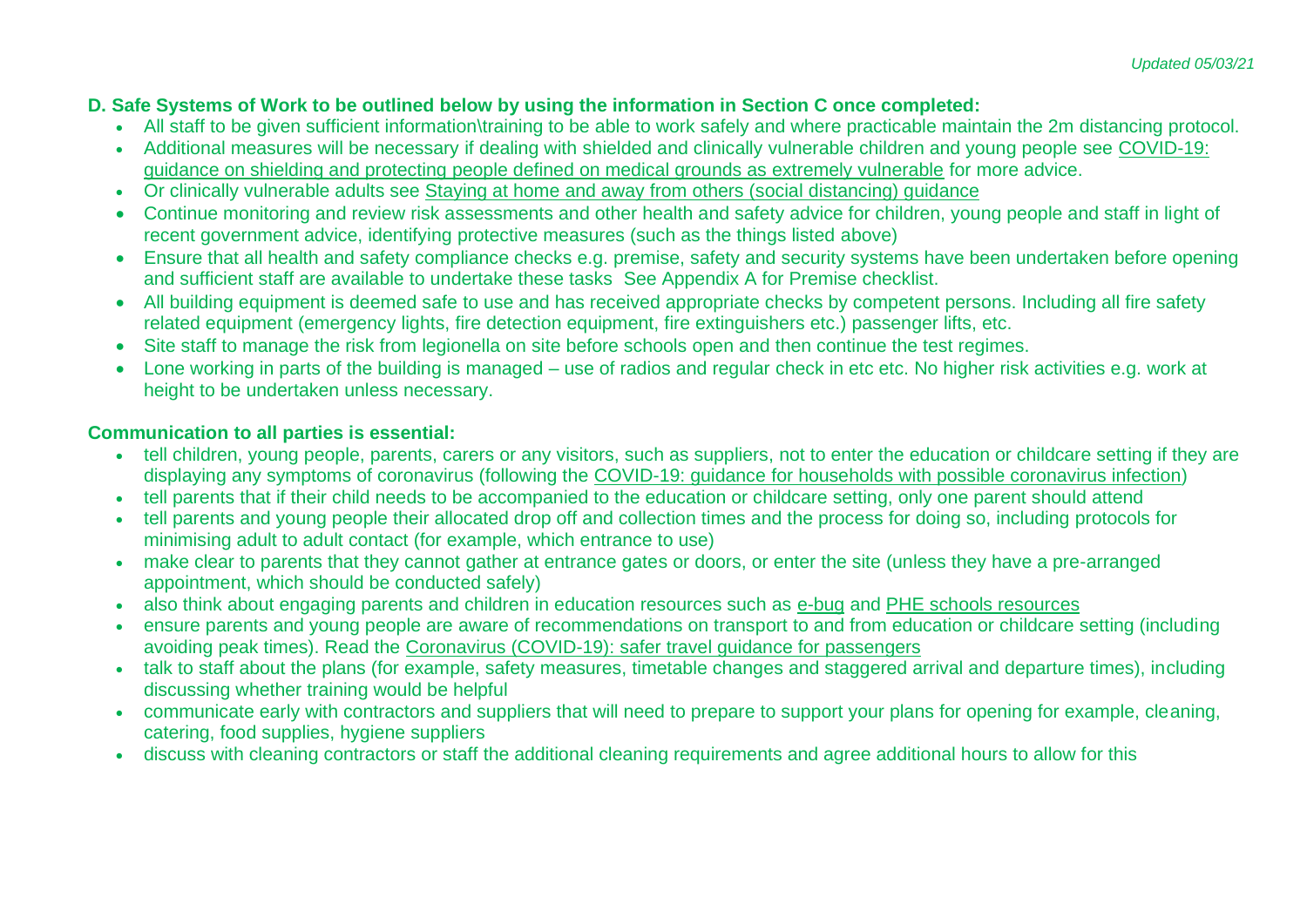### **Planning Guides for phased return – click to access**



#### Coronavirus (COVID-19): Reopening the school premises after temporary closure checklist

Following the period of temporary closure due to the coronavirus (COVID-19) pandemic, it is important to take steps to ensure all areas of the school premises are safe for pupils and staff to return to when the school reopens.

This checklist should be completed by school leaders, in liaison with the site manager and any other suitably qualified personnel, to ensure all the necessary actions have been taken. Beside each action, use the tick box to mark its completion and use the 'Notes/further action required' column to record any further observations or steps required.

Schools should adapt the following actions to meet their requirements, where necessary. Schools should also apply any necessary actions to areas of the premises that will remain temporarily closed, or partially closed, in the case of a phased reopening or deep clean.

Schools can use this checklist to help address any issues and form a reopening action plan. Please note that schools should work with the necessary qualified personnel or insurers to address any issues, e.g. fire and gas safety checks, identified as a result of completing this checklist.

**WESTON LULLINGFIELDS CE PRIMARY SCHOOL** 

CHECK COMPLETED 30.5.2020

BY M HUNT (HEADTEACHER)

Last updated: 5 May 2020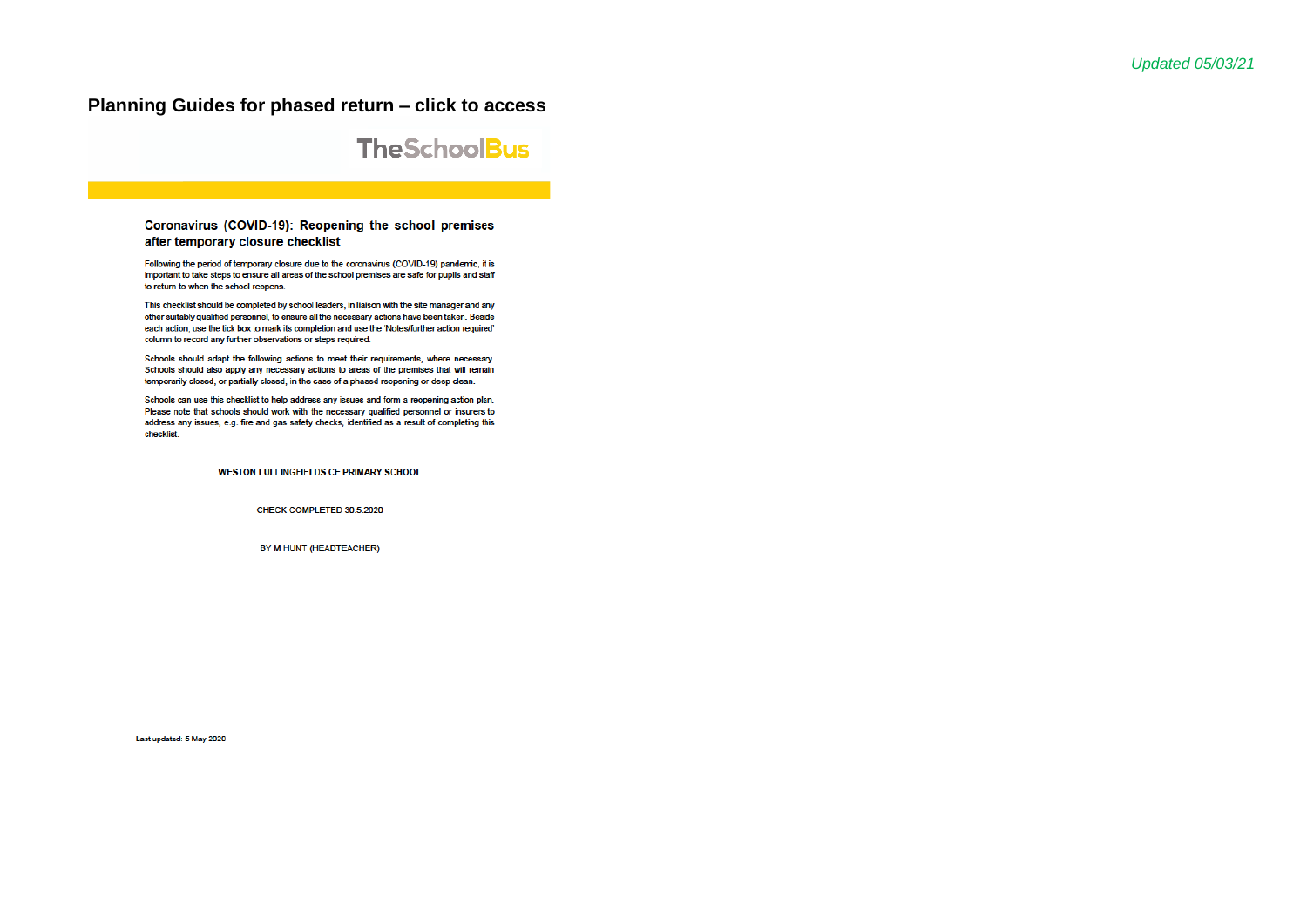## **E. Circulation List**

Please list people who have been informed of the assessment. Share with visitors / contractors and record that they have viewed this risk assessment.

| NAME (PRINT) | <b>DESIGNATION</b> | <b>SIGNATURE</b> | <b>DATE</b> |
|--------------|--------------------|------------------|-------------|
|              |                    |                  |             |
|              |                    |                  |             |
|              |                    |                  |             |
|              |                    |                  |             |
|              |                    |                  |             |
|              |                    |                  |             |
|              |                    |                  |             |
|              |                    |                  |             |
|              |                    |                  |             |
|              |                    |                  |             |
|              |                    |                  |             |
|              |                    |                  |             |
|              |                    |                  |             |
|              |                    |                  |             |